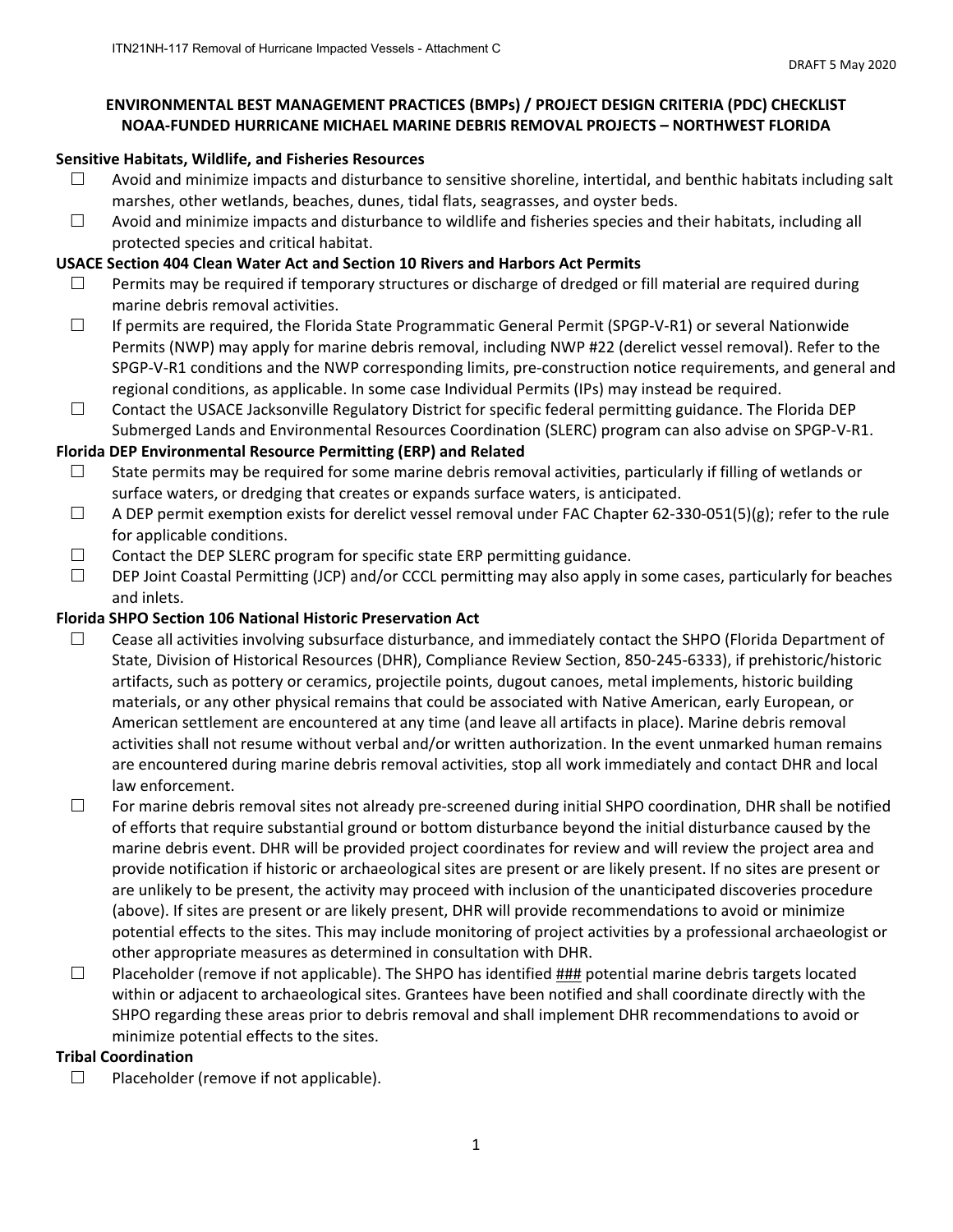## **NMFS Endangered Species Act (ESA), Marine Mammal Protection Act (MMPA), Essential Fish Habitat (EFH), Fish and Wildlife Coordination Act (FWCA)**

## **Specific Marine Debris Removal PDCs:**

- $\Box$  Marine debris removal activities are limited to marine debris that poses a threat to human health and safety and/or natural resources (flora, fauna, and their habitats), such as, but not limited to, derelict vessels, derelict fishing gear, and various construction/demolition debris related to Hurricane Michael.
- $\Box$  Removal of marine debris shall require visual confirmation (e.g., divers, swimmers, camera) that the item can be removed without causing further damage to natural resources.
- $\Box$  Marine debris shall be lifted straight up and not be dragged through seagrass beds, oyster beds, or salt marshes. Trawling also cannot be used as a means of marine debris removal. Debris shall be properly disposed of in appropriate facilities in accordance with applicable federal and state requirements.
- $\Box$  An absorbent blanket or boom shall be immediately deployed on the surface of the water around any marine debris to be removed if fuel, oil, or other free‐floating pollutants are observed during the work. If reportable quantities of fuel, oil, or pollutants are released to the environment during removal operations, a National Response Center (NRC) report shall be filed with the US Coast Guard (800‐424‐8802).
- $\Box$  All marine debris removal activities must be conducted during daylight hours.

## **General In‐Water Work PDCs:**

## Education and observation:

 $\Box$  All personnel associated with the project will be instructed about the potential presence of species and critical habitat protected under the ESA and MMPA, as well as Essential Fish Habitat (EFH) protected under the Magnuson–Stevens Fishery Conservation and Management Act (MSA). All on‐site project personnel will be responsible for observing water‐related activities for the presence of protected species and habitats. All personnel shall be advised that there are civil and criminal penalties for harming, harassing, or killing ESA‐listed species or marine mammals. To determine which species and critical habitat may be found in the project area, please review the relevant Protected Species Lists at:

http://sero.nmfs.noaa.gov/protected\_resources/section\_7/threatened\_endangered/index.html. For more information on EFH see https://www.fisheries.noaa.gov/national/habitat-conservation/essential-fishhabitat#essential-fish-habitat-in-the-regions.

## Vessel traffic and equipment:

- $\Box$  All vessel operators must watch for and avoid collision with species protected under the ESA and MMPA. Vessel operators must avoid potential interactions with protected species and operate in accordance with the following protective measures.
- $\Box$  All vessels associated with marine debris removal activities shall operate at "Idle Speed/No Wake" at all times while operating in water depths where the draft of the vessel provides less than a 4-ft clearance from the bottom, and after a protected species has been observed in and has departed the area.
- $\Box$  All vessels will follow marked channels and/or routes using the maximum water depth whenever possible.
- $\Box$  Operation of any mechanical construction equipment, including vessels, shall cease immediately if a protected or ESA‐listed species is observed within a 50‐ft radius of construction equipment and shall not resume until after the species has departed the area of its own volition.
- $\Box$  If the detection of species is not possible during certain weather conditions (e.g., fog, rain, wind), then in-water operations will cease until weather conditions improve and detection is again feasible.

## All Vessels:

- $\Box$  1. Sea turtles: Maintain a minimum distance of 150 ft.
- $\Box$  2. Marine mammals (dolphins, whales): Maintain a minimum distance of 300 ft.
- $\Box$  3. When protected species are sighted while the vessel is underway (e.g., bow-riding), attempt to remain parallel to the animal's course. Avoid excessive speed or abrupt changes in direction until the animals have left the area.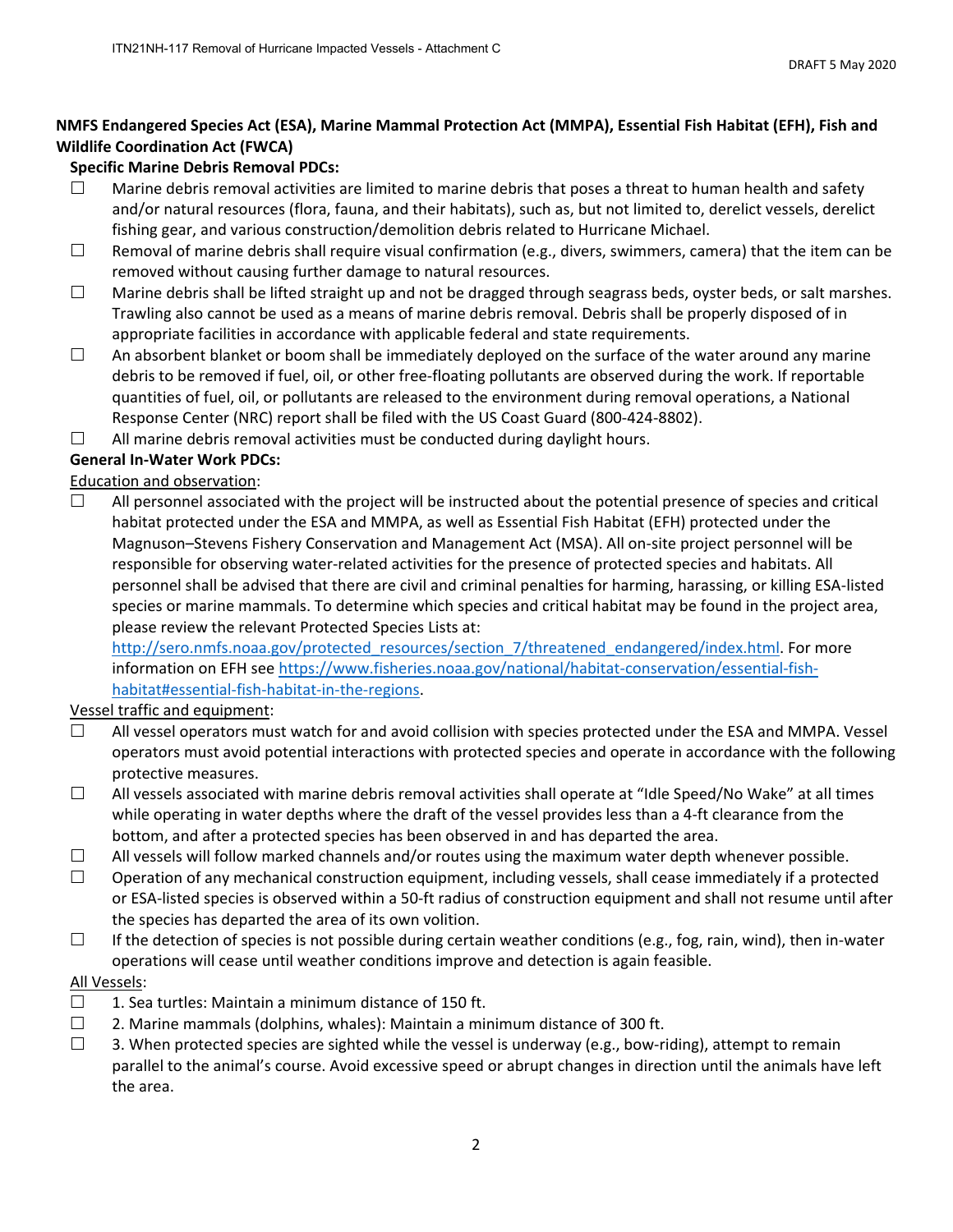$\Box$  4. Reduce speed to 10 knots or less when mother/calf pairs or groups of marine mammals are observed, when safety permits.

## Turbidity control measures:

Turbidity must be monitored and controlled; prior to in‐water work turbidity curtains shall be installed as per below. Turbidity curtains may be waived if minimal turbidity will be generated during marine debris removal or if the current is too strong for curtains to stay in place

- $\Box$  1. Install floating turbidity barriers with weighted skirts that extend to within 1 ft of the bottom around all work areas that are in, or adjacent to, surface waters.
- $\Box$  2. Use these turbidity barriers throughout construction to control erosion and siltation and ensure that turbidity levels within the project area do not exceed background conditions (i.e., the normal water quality levels from natural turbidity).
- $\Box$  3. Position turbidity barriers in a way that does not block species entry to or exit from designated critical habitat.
- $\Box$  4. Monitor and maintain turbidity barriers in place until the authorized work has been completed and the water quality in the project area has returned to background conditions.

# Entanglement:

- $\Box$  1. All turbidity curtains, hard and sorbent booms, buoys, anchors, and other in-water equipment must be properly secured with materials that reduce the risk of entanglement of marine species (described below). Turbidity curtains and booms likewise must be made of materials that reduce the risk of entanglement of marine species.
- $\Box$  2. In-water lines (rope, chain, and cable, including the lines to secure turbidity curtains and boom) must be stiff, taut, and non‐looping. Examples of such lines are heavy metal chains or heavy cables that do not readily loop and tangle. Flexible in‐water lines, such as nylon rope or any lines that could loop or tangle, must be enclosed in a plastic or rubber sleeve/tube to add rigidity and prevent the line from looping and tangling. In all instances, no excess line is allowed in the water.
- $\Box$  3. Turbidity curtains, booms, and other in-water equipment must be placed in a manner that does not entrap species within the construction area or block access for them to navigate around the construction area.

## Measures to avoid:

- $\Box$  1. Use of in-water explosives.
- $\Box$  2. Trawling for debris removal.
- $\Box$  3. Deployment of anchored items that do not employ stiff, taut, and non-looping anchor lines.
- $\Box$  4. Dragging marine debris across sensitive habitats items shall be hoisted or refloated if possible (see further guidance below).

# **Sensitive Habitats PDCs and BMPs:**

- $\Box$  Avoid work vessel grounding; prop, bow, keel, and skeg scarring; and prop washing in sensitive habitats, especially locations with salt marshes, seagrasses, and oyster beds.
- $\Box$  Avoid anchoring/spudding on salt marshes and oyster beds; avoid/minimize anchoring and spudding in seagrasses; anchor and spud on bare sand and mud bottoms whenever possible.
- $\Box$  If spudding on seagrasses cannot be avoided, fill spud holes to grade with clean sand from nearby sources, as feasible, to minimize impacts (this may not be feasible if the substrate is muddy).
- $\Box$  Prior to hoisting, refloating, and removing marine debris, crews shall evaluate the immediate area and determine an ingress/egress path that will have the least impact on sensitive habitats. This shall include using divers or snorkelers when applicable, particularly in seagrass and oyster bed habitats. Review of habitat maps, bathymetric charts, aerial photography, remote sensing images, and/or other appropriate data shall also be used as available and applicable.
- $\Box$  Temporary stakes/buoys (with appropriate lines, see entanglement above) shall be used to mark the ingress/egress path, if applicable, to assist in staying on course and to avoid the areas with the greatest extent and quality of sensitive habitats.
- $\Box$  Avoid/minimize shading of seagrasses with barges for more than a few days; move barges off seagrasses onto bare sand or mud substrates when not undergoing active operations (such as in barge staging areas).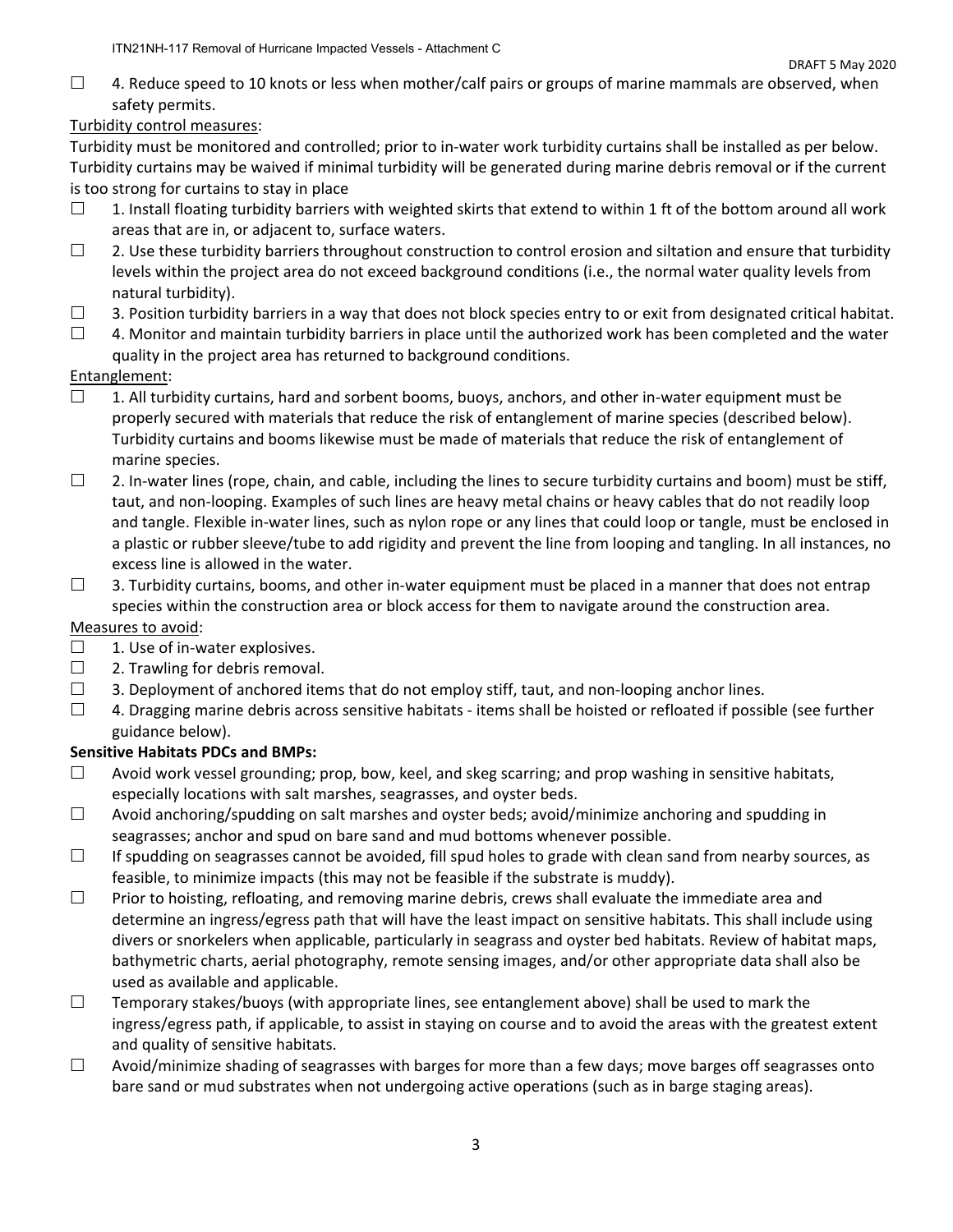- $\Box$  In shoreline and shallow nearshore areas with sensitive habitats, consider land-side access and removals from roads, bulkheads, or other developed or disturbed areas for marine debris removal, where feasible.
- $\square$  Where equipment or crews must access marine debris sites in or across sensitive habitats, use shallow draft vessels, specialized equipment with low pressure/flotation tires or tracks, equipment mats, walk boards, or other comparable methods to minimize disturbance, including equipment and foot traffic, as applicable.
- $\Box$  Avoid pulling marine debris across or onto sensitive habitats items shall be hoisted or refloated if possible. Use of lift bags, roller bags, equipment mats, and other methods shall be evaluated to minimize impacts, such as bottom scarring and soil rutting and compaction.
- $\Box$  Cutting up or otherwise disassembling large debris in place into smaller pieces for removal, in part or whole, using less intrusive equipment or hand crews when applicable, shall be considered, to avoid and minimize sensitive habitat impacts.
- $\Box$  Avoid and minimize digging, excavation, jetting, use of pump hoses on sediments, and similar methods in and/or near sensitive habitats. If such methods must be used, turbidity barriers shall be deployed, even when working on bare sand and mud bottoms (see turbidity control measures, above). When using these methods, permits may be required (see USACE and DEP permitting, above).

### **Reporting Requirements/Contacts:**

- $\Box$  1. Any collision(s) with and/or injury to any sea turtle, whale, dolphin, sturgeon, sawfish, giant manta ray, or other ESA‐listed species, marine mammal, or critical habitat occurring during marine debris removal activities shall be reported as soon as possible to NMFS PRD at 727‐824‐5312 or by email to takereport.nmfsser@noaa.gov.
- 2. Smalltooth sawfish: Report sightings to 844‐SAWFISH or email Sawfish@MyFWC.com.
- $\Box$  3. Sturgeon: Report dead sturgeon to 844-STURG 911 (844-788-7491) or email nmfs.ser.sturgeonnetwork@noaa.gov.
- $\Box$  4. Sea turtles and marine mammals: Report stranded, injured, trapped, entangled, or dead animals to 877-WHALE HELP (877‐942‐5343).

## **USFWS Endangered Species Act (ESA), Migratory Bird Treaty Act (MBTA), Fish and Wildlife Coordination Act (FWCA) Education and observation:**

 $\Box$  All personnel associated with the project will be instructed about the potential presence of species and critical habitat protected under the ESA and MBTA. All on‐site project personnel will be responsible for observing work areas and activities for the presence of protected species. All personnel shall be advised that there are civil and criminal penalties for harming, harassing, or killing ESA‐listed species and migratory birds. To determine which ESA‐listed species and critical habitat may be found in the project area, please review the relevant species lists at: https://www.fws.gov/panamacity/specieslist.html or https://ecos.fws.gov/ipac/.

## **Beaches and Dunes:**

- $\Box$  Avoid and minimize vehicle, equipment, and foot traffic disturbance to beach and dune vegetation.
- Use existing beach access locations. Designate and rope off ingress and egress corridors where clean‐up traffic and debris collection would minimally impact beach or dune habitat. Consider creating one‐way traffic corridors to reduce the need for equipment turn around (see further guidance for beach mice, birds, and nesting sea turtles below).
- $\Box$  Conduct demolition and debris removal within dune habitats as much as possible by hand. Reduce, pick up, and carry the debris to place into piles rather than using traditional methods of land clearing and pushing debris into piles.
- $\Box$  Use the minimal size and amount of equipment to maneuver in dune habitats (e.g., tracked bobcats with grapples and clamps). Minimize impact footprint of equipment by working from one location with a grappling device. Where possible work equipment from existing hard top or impacted sites to remove debris.
- $\Box$  Locate debris collection/pick up sites off the beach and outside of dune habitat and public lands; locate staging/storage areas for clean‐up equipment and debris outside of dune habitat and public lands.

#### **Beach Mice:**

 $\Box$  Be aware of the occurrence of ESA-listed beach mice and associated Critical Habitat in coastal dune areas in Bay and Gulf counties if any removal activities are planned on Gulf‐facing sand beaches.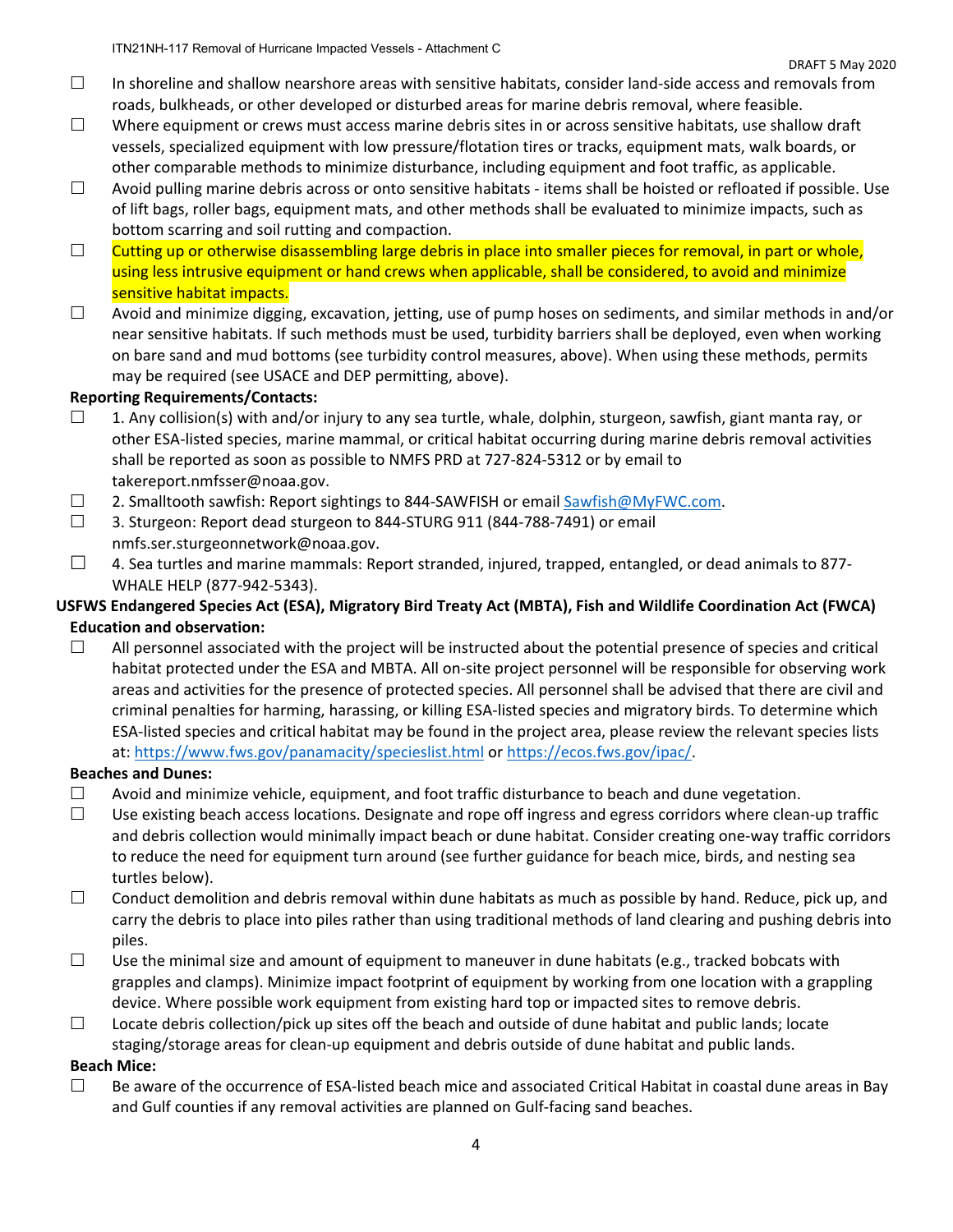$\Box$  Disturbance to and access through dune and upper beach areas should be strictly controlled in beach mouse habitats. Contact USFWS Panama City Field Office (850‐769‐0552) and FWC (850‐ 488‐4676) for specific guidance.

### **Manatees:**

- $\Box$  All work must be in accordance with USFWS/FWC Standard Manatee Conditions for In-Water Work (2011).
- $\Box$  All personnel shall be instructed about the presence of manatees, and the need to avoid collisions with and injury to manatees. Advise all personnel that there are civil and criminal penalties for harming, harassing, or killing manatees.
- $\Box$  All work vessels shall operate at "Idle Speed/No Wake" at all times while in immediate work areas and while in water where the draft of the vessel provides less than a 4-ft clearance from the bottom. All vessels will follow routes of deep water whenever possible.
- $\square$  Siltation/turbidity barriers and containment/sorbent boom and all lines shall be made of material in which manatees cannot become entangled, shall be properly secured, and shall be regularly monitored to avoid manatee entanglement or entrapment. Barriers/booms must not impede manatee movement.
- $\Box$  All on-site project personnel are responsible for observing water-related activities for the presence of manatee(s). All in-water operations, including vessels, must be shut down if a manatee(s) comes within 50 feet of the operation. Activities will not resume until the manatee(s) has moved beyond the 50‐foot radius of the project operation, or until 30 minutes elapses if the manatee(s) has not reappeared within 50 feet of the operation. Animals must not be herded away or harassed into leaving.
- $\Box$  Any collision with or injury to a manatee shall be reported immediately to the FWC Hotline at 888-404-3922. Manatee collision and/or injury should also be reported to the USFWS Panama City Field Office (850‐769‐0552) and emailed to FWC at ImperiledSpecies@myFWC.com.
- Temporary signs concerning manatees shall be posted prior to and during all in‐water project activities. All signs are to be removed upon completion of the project. Temporary signs that have already been approved for this use by the FWC must be used. One sign which reads "Caution: Boaters…" must be posted. A second sign measuring at least 8½" by 11" explaining the requirements for "Idle Speed/No Wake" and the "Shut Down" of in-water operations must be posted in a location prominently visible to all personnel engaged in water-related activities. These signs can be viewed and downloaded at

https://myfwc.com/wildlifehabitats/wildlife/manatee/education-for-marinas/.

#### **Birds:**

- $\Box$  Avoid and minimize disturbance to waterbird nesting colonies, bald eagle and osprey nesting sites, migratory and wintering shorebird concentrations (including ESA‐listed piping plover and red knot), and other bird aggregation areas. Maintain a minimum 300‐ft buffer from waterbird nesting sites or colonies. Be aware of marked nesting colonies (look for posted signs and roped‐off areas) and do not enter these areas.
- $\Box$  Marine debris removal activities on beaches should be conducted outside the shore and sea bird nesting and hatching season whenever possible. Contact USFWS (850‐769‐0552) or FWC (850‐630‐3480) for additional information on site‐specific seasonality.
- $□$  If marine debris removal activities are likely to disturb nesting birds, contact USFWS (850-769-0552) and FWC (850‐630‐3480) for further guidance.
- $\Box$  If using airboats, maintain a 1,000-ft distance from bird nesting and roosting sites to limit disturbance.
- $\Box$  To limit disturbance to birds in shoreline and wetland areas (including piping plover Critical Habitat), work crews should be limited in size and number to the minimum number of personnel and equipment required to complete marine debris removal in an efficient time frame. Equipment and personnel should work as closely together as is feasible and limit repetitive alongshore transits to and from work areas, to minimize disturbance.
- $\Box$  On beaches, if it is necessary to excavate debris or if equipment rutting occurs, return the beach to its original profile at the end of each day.
- $\Box$  Avoid and minimize disturbance of beach and dune vegetation and natural wrack deposits, equipment and personnel should use existing beach access locations and transit alongshore on the lower beach (see also nesting sea turtles, below).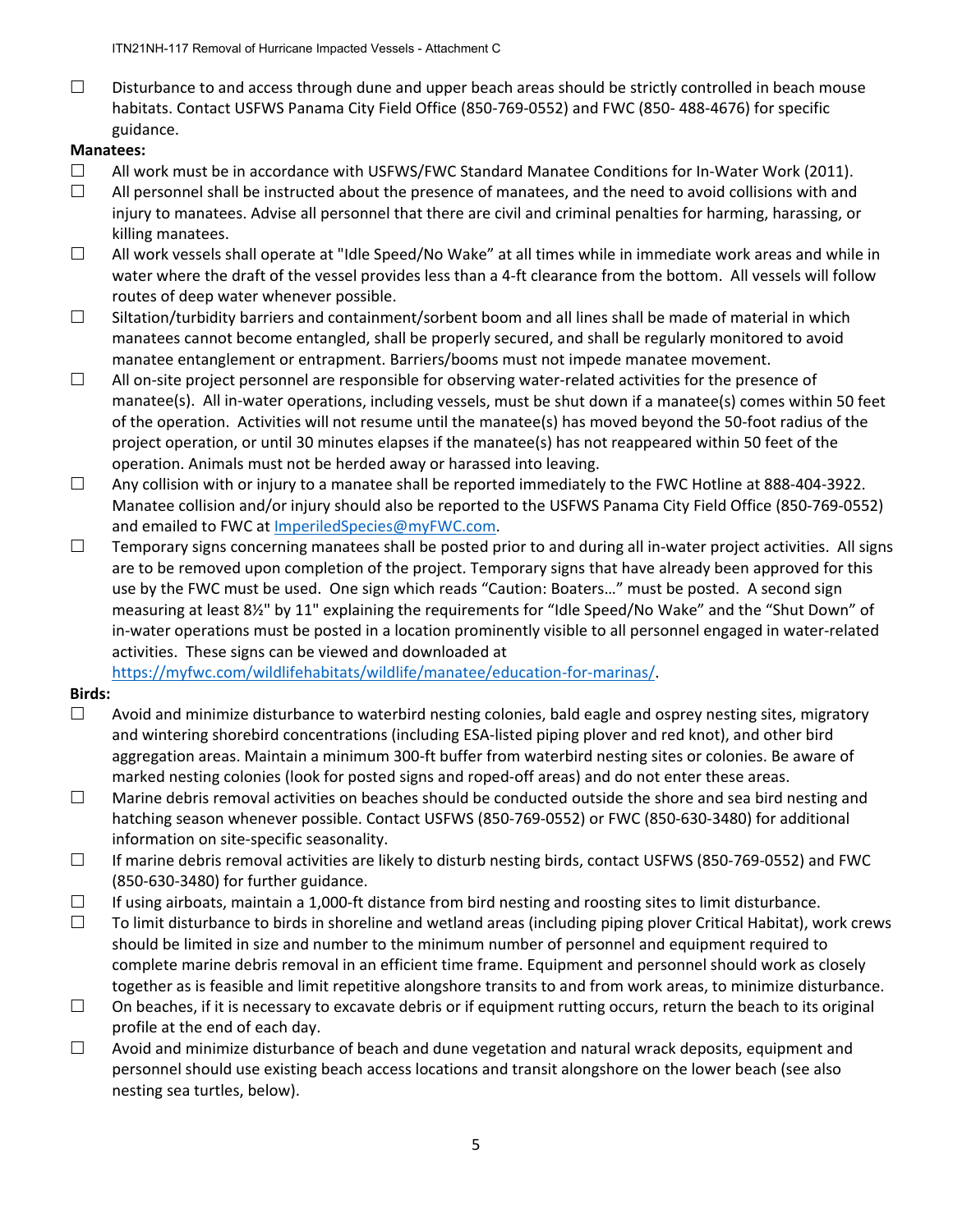- $\Box$  Check under and around vehicles, heavy equipment, and debris on or near the beach before they are moved. Shorebirds (including ESA‐listed piping plover and red knot) are especially vulnerable when they are roosting at night, and extra care should be taken at these times, including early morning and early evening.
- $\Box$  Avoid deliberately flushing birds. If birds are flushed, move away from the area and observe a larger buffer distance to avoid and minimize disturbance.

## **Nesting Sea Turtles**:

- $\Box$  Be aware of the potential for sea turtle nesting activity on all Gulf-facing sand beaches in Florida, including mixed sand and shell beaches.
- $\Box$  Adult sea turtles, crawls, nests, eggs, and hatchlings should be protected during marine debris removal activities on sea turtle nesting beaches, including hatchling turtles as they emerge from the nest and crawl to the sea.
- $\Box$  Marine debris removal activities on beaches should be conducted outside the turtle nesting and hatching season (May through November) whenever possible. Contact USFWS (850‐769‐0552) or FWC (850‐922‐4330) for additional information on site‐specific seasonality.
- $\Box$  During sea turtle nest laying and hatching season, no marine debris removal activities, including no equipment access, may commence on nesting beaches until a sea turtle nesting survey has been completed each morning by the FWC Marine Turtle Permit Holder (Permittee). Prior to marine debris removal on beaches, contact FWC (mtp@myfwc.com or 850‐922‐4330) to identify and obtain contact information for the Permittee for specific beaches to arrange for nesting surveys.
- $\Box$  Entry onto the turtle nesting beach will occur only after the Permittee for that particular beach has completed the morning surveys. Surveys are typically completed by 09:00; all staging on the beach should be conducted after 09:00 and before sunset.
- $\Box$  After the beach has been surveyed for nesting/hatching activity, the Permittee will direct the work crew along the established travel corridor.
- $\Box$  If an unmarked sea turtle crawl is encountered during or prior to marine debris removal activities, the work crew will not disturb the integrity of the crawl or follow the crawl up the beach or into the dune, and will contact the Permittee to inform them of the location of the crawl.
- $\Box$  Any marked nests within the areas where marine debris removal will occur (including access areas) shall be left in place. Marked nests shall be delineated by stake and survey tape or string around the nest. A circle with a 10‐ft radius centered at the nest is recommended for nest protection. Marked nests and areas with unmarked nests must be avoided during marine debris removal.
- $\Box$  It is the responsibility of the Permittee to ensure that all nesting surveys and nest marking are conducted only by persons with prior experience and training in these activities and who is duly authorized to conduct such activities through a valid permit issued by the FWC.
- $\Box$  If debris removal activity will occur near a marked nest or in the wrack line, the Permittee or their authorized personnel shall be onsite during all work.
- $\Box$  Equipment and work crews will only transit the beach seaward of the nesting area on the hard-packed sand on the lower beach.
- $\Box$  Work shall only occur during daylight hours on nesting beaches.
- $\Box$  If a sea turtle is observed maintain at least 200 ft between the turtle and all personnel and contact the Permittee.
- $\Box$  If sea turtle hatchlings are encountered, maintain at least 200 ft between the hatchlings and all personnel, allow the hatchlings to crawl unobstructed to the water. Do not carry the hatchlings to the water. Contact the Permittee to inform them of the hatchlings.
- $\Box$  All marine debris removal actions, equipment, and personnel shall observe a 10-ft buffer from marked sea turtle nests. Care should be taken to avoid walking or driving equipment over a crawl so that a potential nest is not damaged.
- $\Box$  In the event a sea turtle nest is inadvertently excavated during marine debris removal activities, all work shall cease in that area immediately and the Permittee will be contacted to either rebury the eggs or relocate the clutch to a safe location (see also the notification requirement below).